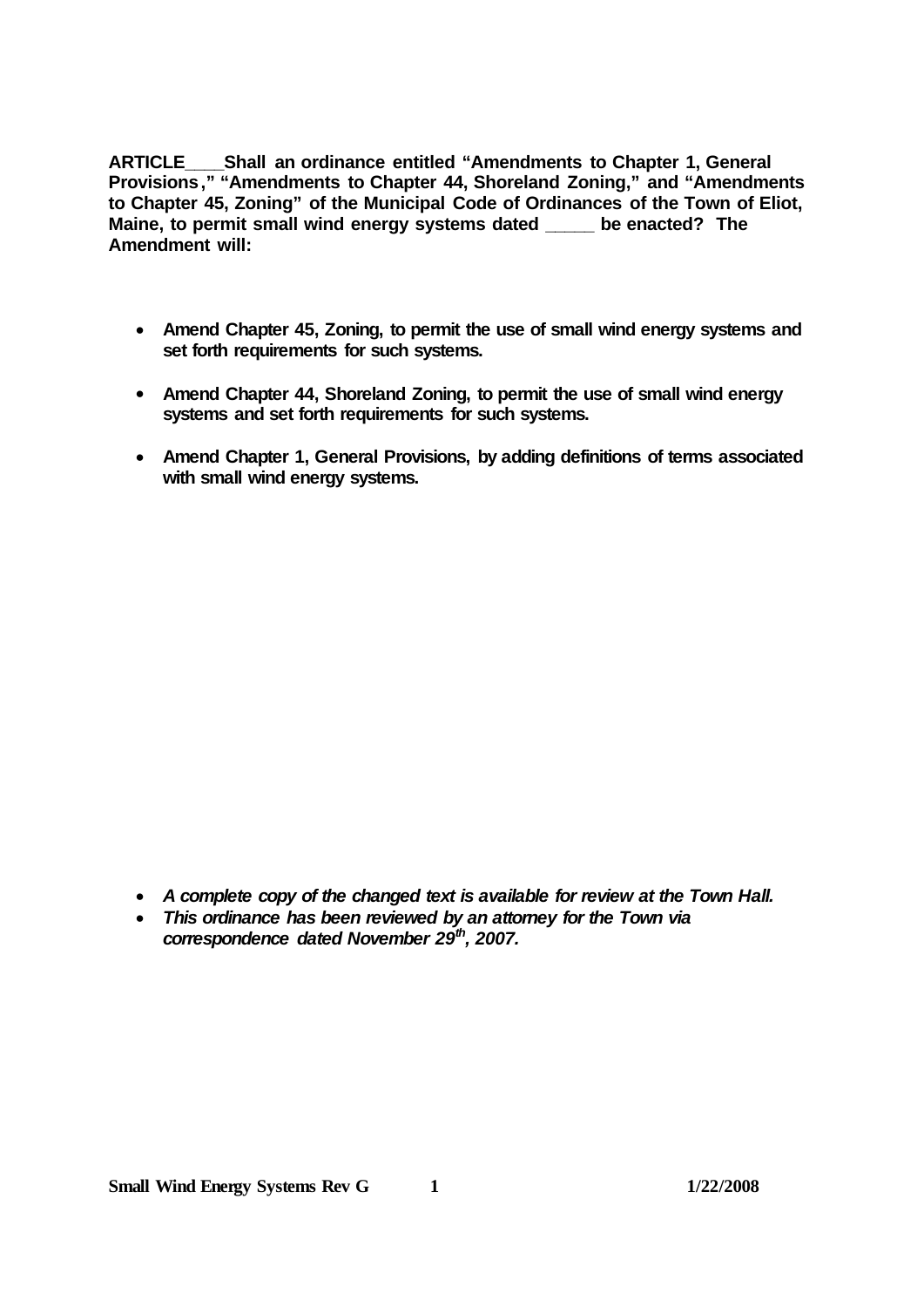**Amendments to Chapter 1, General Provisions, Amendments to Chapter 44, Shoreland Zoning, and Amendments to Chapter 45, Zoning of the Municipal Code of Ordinances of the Town of Eliot, Maine, to permit small wind energy systems.**

## **Amend Section 45-290 by adding the following entry: Sec. 45-290. Table of permitted and prohibited uses.**

| Land Use                           | Rural | Suburban | Village | C/I | <b>MHP</b> |
|------------------------------------|-------|----------|---------|-----|------------|
| <b>Small Wind Energy</b><br>System | PB    | РB       | ΡB      | PВ  | <b>PB</b>  |

## **Amend Section 44-34 by adding the following entry: Sec. 44-34. Table of land uses.**

| Land Use                           | S&WP | DD | D  | $\sim$<br>◡ | GD |
|------------------------------------|------|----|----|-------------|----|
| <b>Small Wind Energy</b><br>System | PВ   | PB | PВ | PB          | PB |

## **Add the following definition to Sec. 1-2 as follows: Sec. 1-2. Definitions and rules of construction.**

*Restrictive Easement***, as used in the provisions of this Code governing Small Wind Energy Systems, means an easement on a property abutting a Small Wind Energy System that restricts the uses and structures within the easement area so as to allow the Small Wind Energy System to be located closer to the property line than the otherwise applicable setback requirement.**

*Rotor Diameter* **means the cross sectional dimension of the circle swept by the rotating blades.**

*Small Wind Energy System* **means a system of equipment located on a single lot that has an aggregate rated capacity of not more than 100 kW that converts and then stores or transfers energy from the wind into usable forms of energy for use on the same lot as the system, or on an adjacent lot in the case of a common system serving more than one principal use or structure. This equipment includes and base, blade, foundation, generator, nacelle, rotor, tower, transformer, vane, wire, inverter, batteries, or other components used in the system. Small Wind Energy Systems are allowed only as accessory uses or structures, and only one Small Wind Energy System is allowed per lot.**

*Small Wind Energy System Height* **means** *t***he height above grade to the tip of the turbine blade when it reaches its highest elevation.**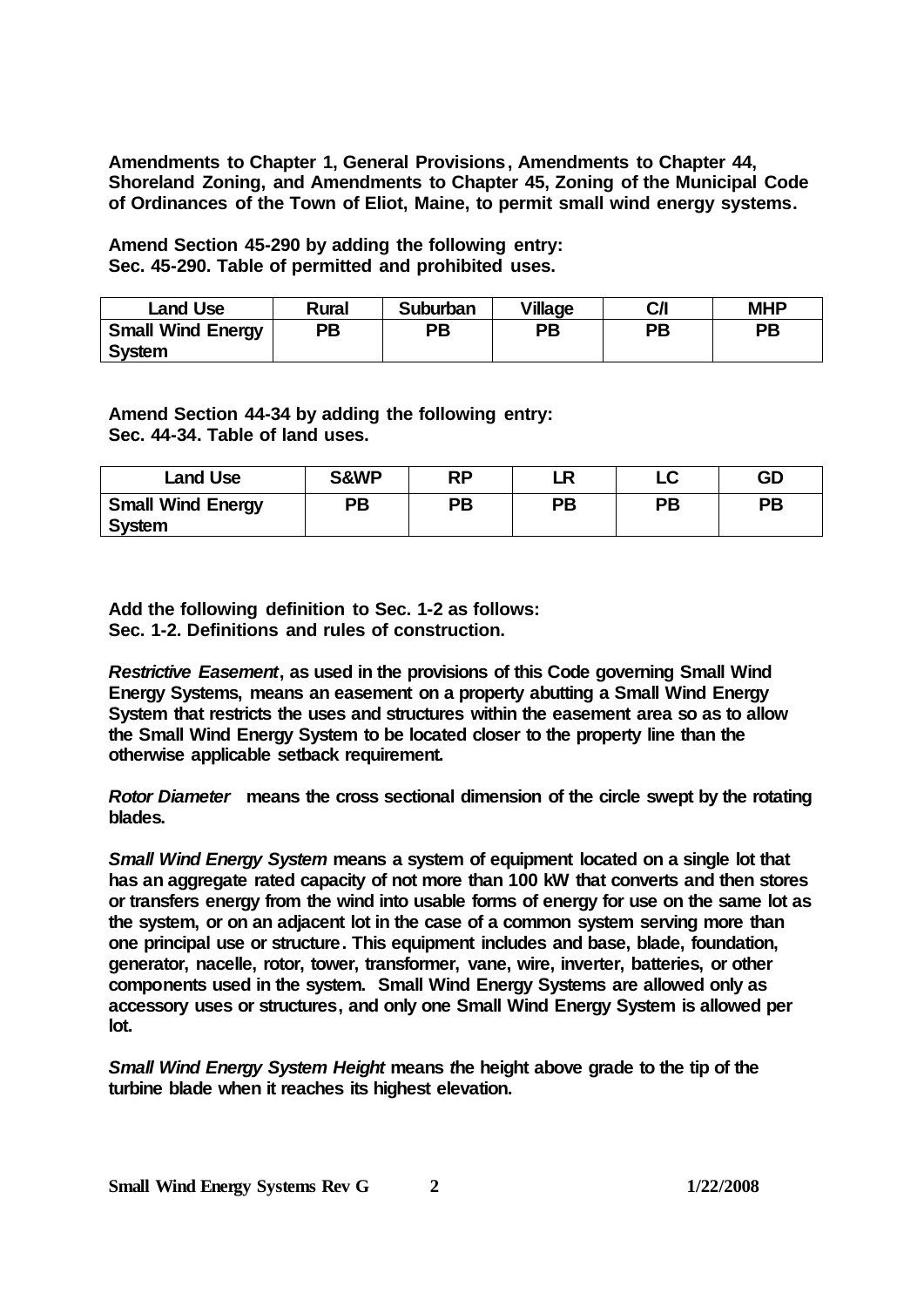*Tower Height* **means with regard to a wind energy system, the height above grade of the fixed portion of the tower, excluding the wind turbine itself.**

*Tower* **means with regard to a wind energy system, the structure on which the wind system is mounted. This includes a monopole, freestanding, or guyed structure that supports a wind generator.**

*Wind Turbine* **means the parts of the wind system including the blades, generator, and tail.**

## **Add Sec. 45-461 as follows: Sec. 45-461. Small Wind Energy Systems.**

**a.** *Purpose.* **The purpose of this section is to promote the safe, effective and efficient use of small wind energy systems. This section describes the requirements for obtaining a permit to install a small wind energy system.**

**b.** *Setbacks.*

**1. A tower for a Small Wind Energy System shall be set back a distance equal to 110% of its Small Wind Energy System Height from:**

**(a) any public or private road right of way, unless written permission is granted by the Town or State entity with jurisdiction over the road.**

**(b) any overhead utility lines, unless written permission is granted by the utility.**

**(c) all property lines, unless written permission is granted from the affected landowner or neighbor.**

**(d) The Planning Board may accept restrictive easements on abutting parcels to satisfy setback requirements.**

**2. Small Wind Energy Systems must meet all setbacks for principal structures for the zoning district in which the system is located. However, notwithstanding such district regulations, no part of the Small Wind Energy System, including guy wire anchors, may extend closer than 10 feet to the property boundaries of the installation site.**

**c.** *Tower Height***.** 

**1. For property sizes up to 1 acre the Tower Height shall be limited to a maximum of 80 feet.**

**2. For property sizes of one acre or more there shall be no limitation on Tower Height except as imposed by FAA regulations and setback requirements. 3. The Planning Board may accept restrictive easements on abutting parcels to satisfy acreage requirements** 

**4. The applicant shall provide evidence that the proposed Tower Height does not exceed the height recommended by the manufacturer of the system.**

**d.** *Design Requirements*

**1. Access.**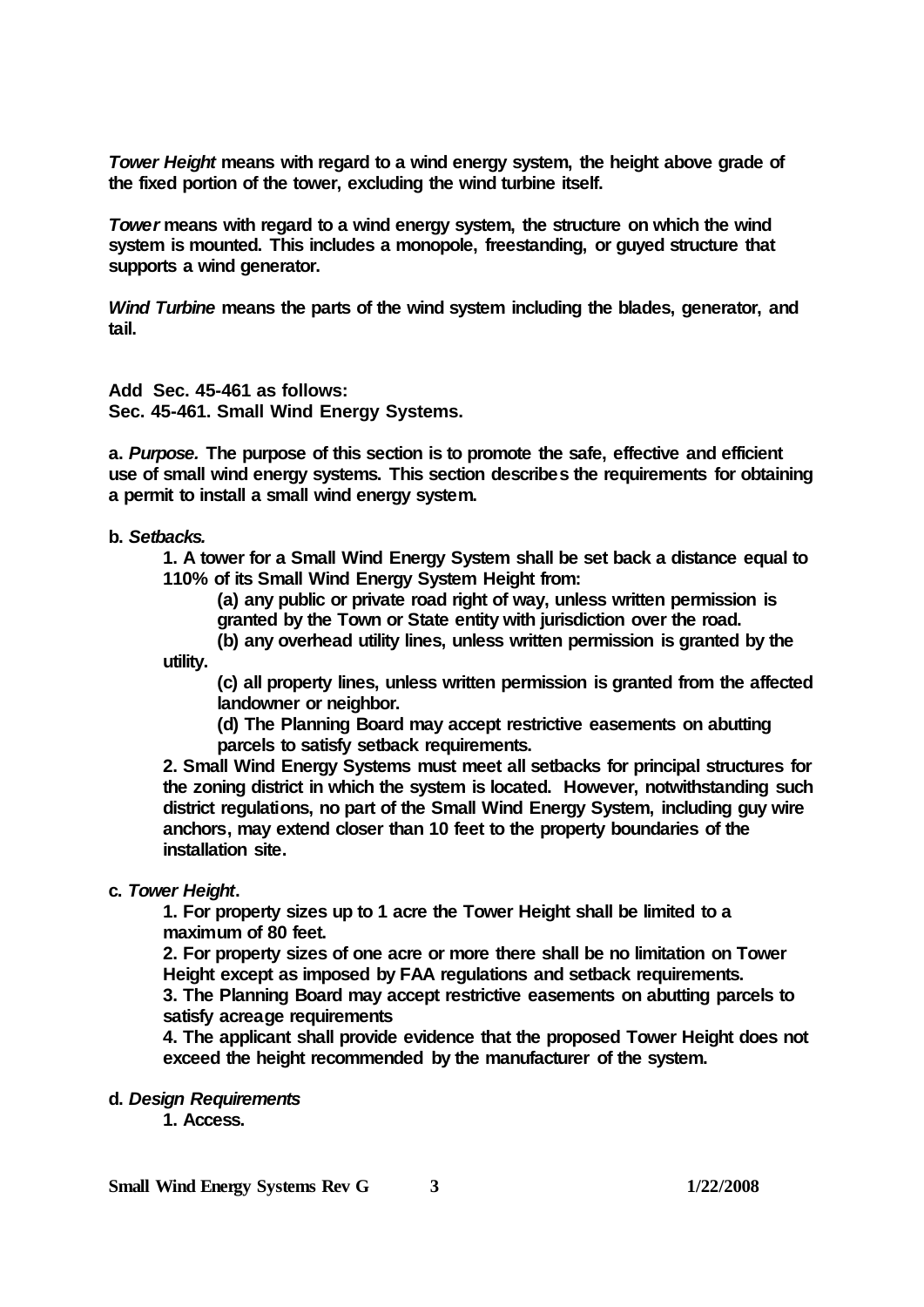**(a) All ground mounted electrical and control equipment shall be labeled and secured to prevent unauthorized access.**

**(b) The tower shall be designed and installed such that public access via step bolts or a ladder is prevented for a minimum of 12 feet above the ground.** 

**2. Blade clearance. For all systems the minimum distance between the ground and any protruding blades shall be 15 feet as measured at the lowest point of the arc of the blades.**

**3. Appearance. Towers shall maintain a galvanized steel finish unless FAA standards require otherwise or if owner is attempting to conform the tower to the surrounding environment and architecture, in which case it may be painted to reduce visual obtrusiveness.** 

**4. Signs. Towers shall not display any permanent or temporary signs, writing, symbols, logos, or any graphic representation of any kind** 

**5. Lighting. No tower shall be lighted unless required by the FAA.**

**6. Noise. Small Wind Energy Systems shall comply with the Town of Eliot noise requirements in section 45-407***.*

**e.** *Documents required.* **The following documents must be submitted with the application for a Small Wind Energy System:**

**1. Plot plan showing** 

**(a) A title block showing date, scale and arrow pointing north.**

**(b) The Zoning District in which the Small Wind Energy System is proposed**

**(c) The setbacks of all existing and proposed structures or uses.** 

**(d) The location of all existing and/or proposed structures or uses.** 

**(e) Any overhead utility lines.**

**2. Wind system specifications, including manufacturer and model, rotor diameter, Tower Height, tower type (freestanding or guyed).**

**3. Tower foundation blueprints or drawings.**

**4. Tower blueprint or drawing.**

**5. Standard drawings and an engineering analysis of the systems tower, and certification by a professional mechanical, structural, or civil engineer. This analysis shall include standards for ice and wind loading.** 

**6. A line drawing of the electrical components in sufficient detail to allow for a determination that the manner of installation conforms to the current edition of the National Electric Code on file in the office of the Code Enforcement Officer. 7. Data on approval from any small wind certification program that may apply. 8. Information showing that the generators and alternators to be used are constructed so as to prevent the emission of radio and television signals.**

**f.** *Notification.* **The applicant shall provide evidence that the utility company has been informed of the customer's intent to install an interconnected customer-owned generator. Off-grid systems shall be exempt from this requirement**

**g.** *State and Federal Requirements.*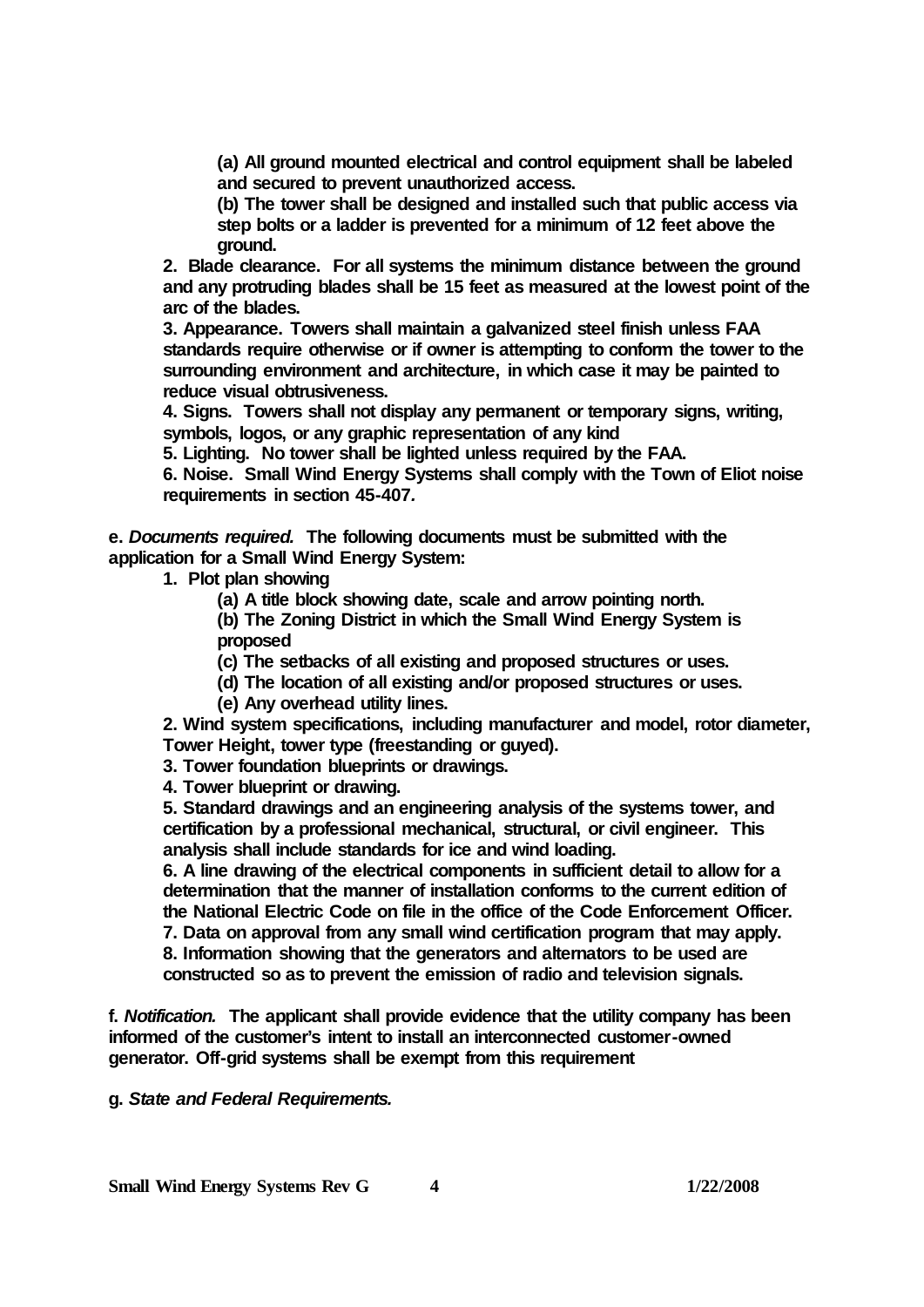**1. Small Wind Energy systems must comply with applicable FAA regulations, including any necessary approvals for installations close to airports. Evidence of compliance or non-applicability shall be submitted with the application.** 

**2. Small Wind Energy systems must comply with applicable building code, National Electric Code, and other State and Federal requirements.**

**h.** *Removal of Unsafe Small Wind Energy systems.* **Any Small Wind Energy system found unsafe by the CEO shall be repaired by the owner to meet all federal, state, or local safety standards or removed within 6 months. If the owner fails to remove the system as directed the CEO may pursue legal action to have the system removed at the owner's expense.**